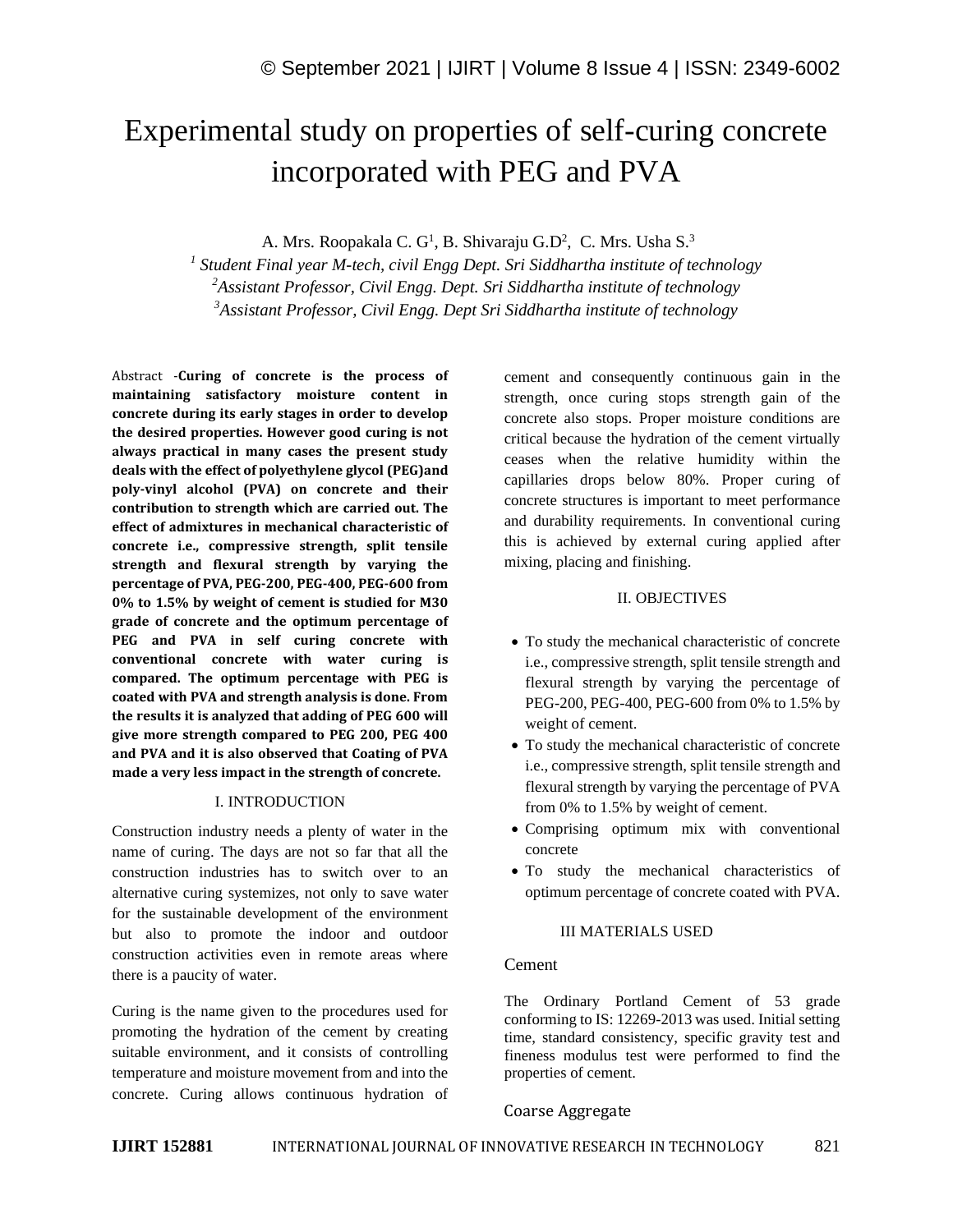20 mm coarse aggregate, conforming to IS: 383 -1970 was used. The properties of coarse aggregates such as specific gravity and water absorption were obtained.

#### Fine Aggregate

The fine aggregate used in the study was manufactured sand. It was screened to eliminate over size particles. As per IS: 383-1970, the fine aggregate conforming to zone II was used.

#### **Water**

Potable water was used in the experimental work for mixing.

#### Polyethylene Glycol (PEG)

For the experimental PEG 200, PEG 400, PEG 600 was used. PEG consists of a distribution of polymers of varying molecular weights with an average of 200, 400, 600 respectively .The appearance of PEG is clear liquid. One common feature of PEG appears to be the water-soluble nature.

#### Polyvinyl Alcohol (PVA)

Polyvinyl Alcohol is the compound of Polyethylene Glycol. It is a water soluble synthetic soluble polymer. Polyvinyl alcohol is an odorless and tasteless, translucent, White color in Cristal form.

## IV METHODOLOGY AND TEST

Mix proportion for M30 has been designed according to the basic material test and designed using IS: 10262:2000 method of mix design. Casting cubes, cylinder and beams has been casted for M30 grade in addition to PEG200, PEG400, and PEG600 with varying percentage of 0.5, 1 and 1.5.

Following strength tests are conducted on design mix.

- Compressive strength test
- Tensile strength test
- Flexural strength test

The strength tests are compared with conventional concrete.

Requirement of material per cubic meter of M30 grade concrete is given in the following table.

| Grade of<br>concrete | Cement | Fine<br>aggregate | Coarse<br>aggregate | W/C  |
|----------------------|--------|-------------------|---------------------|------|
| M 30                 | .00.   | 1.56              | 2.70                | 0.45 |

#### V. EXPERIMENTAL RESULTS

*A. Compressive strength*

| Duration | PEG 200 (%) | Compressive<br>strength in N/mm <sup>2</sup> |
|----------|-------------|----------------------------------------------|
| 7 days   | 0           | 19.2                                         |
|          | 0.5         | 19.7                                         |
|          |             | 20.7                                         |
|          | 1.5         | 19.1                                         |
| 14 days  |             | 22.1                                         |
|          | 0.5         | 22.4                                         |
|          |             | 23.1                                         |
|          | 1.5         | 22.5                                         |
| 28 days  | 0           | 33.4                                         |
|          | 0.5         | 34.7                                         |
|          |             | 35.2                                         |
|          | 1.5         | 33.5                                         |



#### Fig 1: 28days Compressive strength of the concrete with PEG200

It is observed that There is 5.1% of increase in optimum compressive strength compared to nominal mix

|  | Table 2: compression strength test results of PEG 400 |  |
|--|-------------------------------------------------------|--|
|  |                                                       |  |

| Duration | PEG 400 (%) | Compressive strength<br>in $N/mm^2$ |
|----------|-------------|-------------------------------------|
| 7 days   | 0           | 19.2                                |
|          | 0.5         | 20.4                                |
|          |             | 22.4                                |
|          | 1.5         | 21.1                                |
| 14 days  | 0           | 22.1                                |
|          | 0.5         | 24.4                                |
|          |             | 26.1                                |
|          | 1.5         | 25.5                                |
| 28 days  | 0           | 33.4                                |
|          | 0.5         | 35.7                                |
|          |             | 37.7                                |
|          | 1.5         | 36.5                                |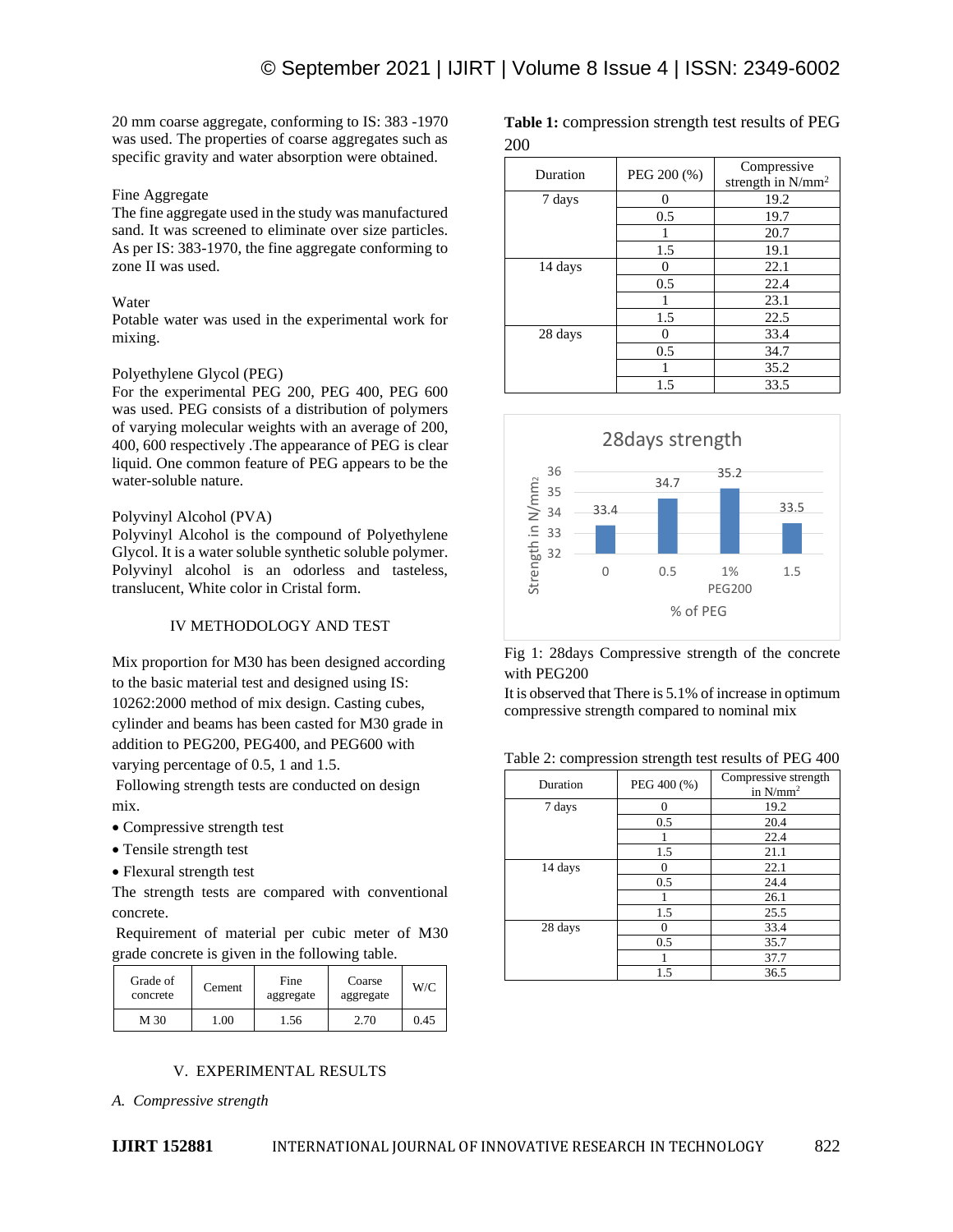

Fig 2: 28days Compressive strength of the concrete with PEG 400

There is 11.4% of increase in optimum compressive strength compared to nominal mix

|     | Table 3: compression strength test results of PEG |  |  |
|-----|---------------------------------------------------|--|--|
| 600 |                                                   |  |  |

| Duration | <b>PEG 600</b><br>$(\%)$ | Compressive<br>strength in<br>$N/mm^2$ |
|----------|--------------------------|----------------------------------------|
| 7 days   | 0                        | 19.2                                   |
|          | 0.5                      | 22.1                                   |
|          |                          | 25.2                                   |
|          | 1.5                      | 24.5                                   |
| 14 days  | 0                        | 22.1                                   |
|          | 0.5                      | 25.4                                   |
|          |                          | 28.1                                   |
|          | 1.5                      | 26.5                                   |
| 28 days  | 0                        | 33.4                                   |
|          | 0.5                      | 37.2                                   |
|          |                          | 42.7                                   |
|          | 1.5                      | 40.2                                   |



Fig 3: 28days Compressive strength of the concrete with PEG 600

It is observed that there is 27.8% of increase in optimum compressive strength compared to nominal mix

*B. Split tensile strength*

Table 4: Split tensile strength test results of PEG 200

| Duration | <b>PEG 200</b><br>(%) | Split tensile<br>strength in<br>$N/mm^2$ |
|----------|-----------------------|------------------------------------------|
| 7 days   | 0                     | 1.8                                      |
|          | 0.5                   | 2.1                                      |
|          | 1                     | 1.8                                      |
|          | 1.5                   | 1.6                                      |
| 14 days  |                       | 2.3                                      |
|          | 0.5                   | 2.6                                      |
|          |                       | 3.1                                      |
|          | 1.5                   | 2.7                                      |
| 28 days  | 0                     | 3.1                                      |
|          | 0.5                   | 3.9                                      |
|          |                       | 3.8                                      |
|          | 1.5                   | 3.5                                      |



Fig 4: 28days Split tensile strength of the concrete With PEG 200

It is observed that there is 20.5% of increase in optimum Split tensile strength compared to nominal mix

Table 5: Split tensile strength test results of PEG 400

| Duration | <b>PEG 400</b><br>$(\%)$ | Split tensile<br>strength in<br>$N/mm^2$ |
|----------|--------------------------|------------------------------------------|
| 7 days   | $\overline{0}$           | 1.8                                      |
|          | 0.5                      | 2.3                                      |
|          |                          | 2.2                                      |
|          | 1.5                      | 1.9                                      |
| 14 days  | 0                        | 2.3                                      |
|          | 0.5                      | 2.7                                      |
|          | 1                        | 3.5                                      |
|          | 1.5                      | 2.9                                      |
| 28 days  | 0                        | 3.1                                      |
|          | 0.5                      | 3.2                                      |
|          |                          | 3.9                                      |
|          | 1.5                      | 3.7                                      |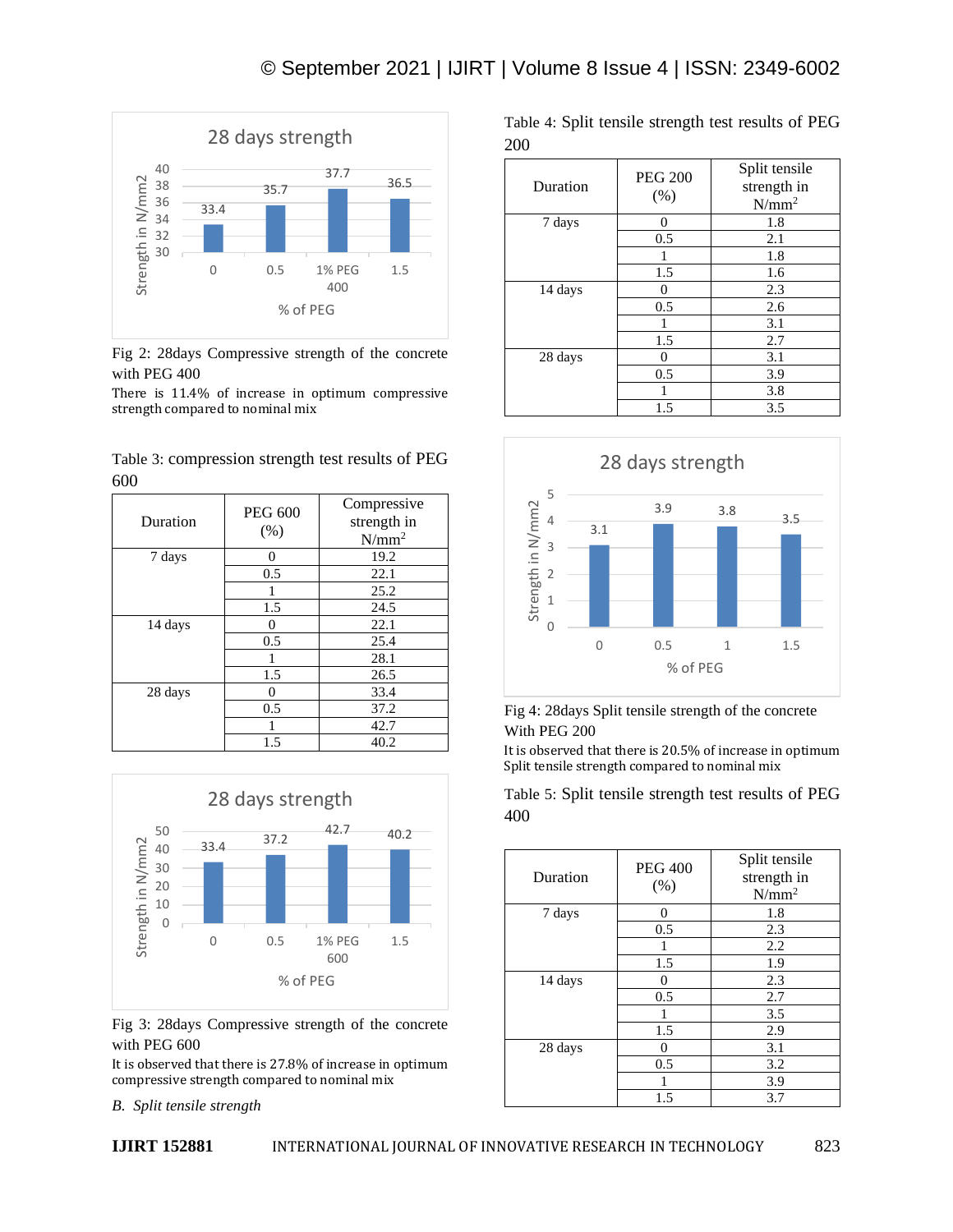

Fig 5: 28days Split tensile strength of the concrete With PEG 400

It is observed that there is 20.5% of increase in optimum Split tensile strength compared to nominal mix

Table 6: Split tensile strength test results of PEG 600

| Duration | <b>PEG 600</b><br>(%) | Split tensile<br>strength in<br>$N/mm^2$ |
|----------|-----------------------|------------------------------------------|
| 7 days   | 0                     | 1.8                                      |
|          | 0.5                   | 2.1                                      |
|          |                       | 2.4                                      |
|          | 1.5                   | 1.7                                      |
| 14 days  | 0                     | 2.3                                      |
|          | 0.5                   | 2.9                                      |
|          |                       | 3.9                                      |
|          | 1.5                   | 3.1                                      |
| 28 days  | 0                     | 3.1                                      |
|          | 0.5                   | 3.5                                      |
|          |                       | 4.5                                      |
|          | 1.5                   | 3.9                                      |



Fig 6: 28days Split tensile strength of the concrete With PEG 600

It is observed that there is 31.1% of increase in optimum Split tensile strength compared to nominal mix

*C. Flexural strength*

| Table 7: Flexural strength test results of PEG 200 |  |
|----------------------------------------------------|--|
|----------------------------------------------------|--|

| Duration | <b>PEG 200</b> | Flexural strength |
|----------|----------------|-------------------|
|          | $(\%)$         | in $N/mm^2$       |
| 7 days   | 0              | 3.1               |
|          | 0.5            | 3.4               |
|          |                | 3.8               |
|          | 1.5            | 3.6               |
| 14 days  | 0              | 4.4               |
|          | 0.5            | 4.8               |
|          | 1              | 5.1               |
|          | 1.5            | 4.8               |
| 28 days  | 0              | 5.9               |
|          | 0.5            | 6.4               |
|          | 1              | 7.2               |
|          | 1.5            | 6.6               |



Fig 7: 28days Flexural strength of the concrete With PEG 200

It is observed that there is 18.1% of increase in optimum Flexural strength compared to nominal mix

| Table 8: Flexural strength test results of PEG 400 |  |  |  |  |
|----------------------------------------------------|--|--|--|--|
|----------------------------------------------------|--|--|--|--|

| Duration | <b>PEG 400</b><br>$(\%)$ | Flexural strength<br>in $N/mm^2$ |
|----------|--------------------------|----------------------------------|
| 7 days   |                          | 3.1                              |
|          | 0.5                      | 4.2                              |
|          |                          | 4.4                              |
|          | 1.5                      | 4.1                              |
| 14 days  | 0                        | 4.4                              |
|          | 0.5                      | 4.9                              |
|          |                          | 5.9                              |
|          | 1.5                      | 5.1                              |
| 28 days  |                          | 5.9                              |
|          | 0.5                      | 7.1                              |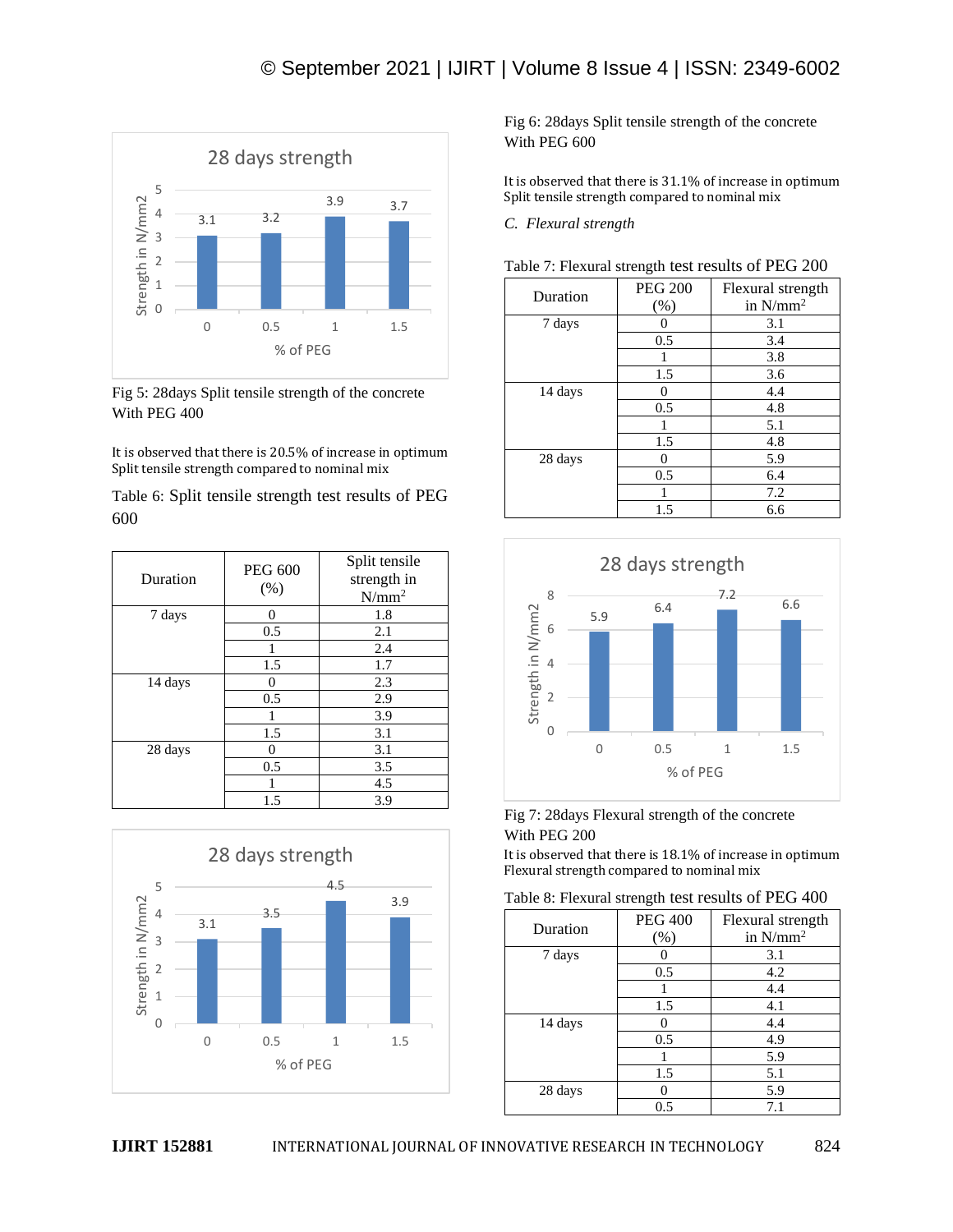



Fig 8: 28days Flexural strength of the concrete with PEG 400

It is observed that there is 20.2% of increase in optimum

| Duration | <b>PEG 600</b> | Flexural strength |
|----------|----------------|-------------------|
|          | (%)            | in $N/mm^2$       |
| 7 days   |                | 3.1               |
|          | 0.5            | 4.4               |
|          |                | 5.1               |
|          | 1.5            | 4.8               |
| 14 days  | 0              | 4.4               |
|          | 0.5            | 5.9               |
|          |                | 6.9               |
|          | 1.5            | 5.5               |
| 28 days  |                | 5.9               |
|          | 0.5            | 7.4               |
|          |                | 8.6               |
|          | 1.5            | 8.2               |



Fig 9: 28days Flexural strength of the concrete with PEG 600

It is observed that there is 31.3% of increase in optimum Flexural strength compared to nominal mix

*D. Coating of PVA results for optimum percentage of PEG and to conventional concrete*

# I. Compressive strength

Table 10: Compressive strength test results of PEG 600 and PVA

| Duration | PEG 600 and PVA | Compressive<br>strength in N/mm <sup>2</sup> |
|----------|-----------------|----------------------------------------------|
|          | (% )            |                                              |
| 7 days   |                 | 19.2                                         |
|          | 0% PEG+1% PVA   | 19.3                                         |
|          | 1% PEG          | 25.2                                         |
|          | 1% PEG+1% PVA   | 25.1                                         |
| 14 days  |                 | 22.1                                         |
|          | 0% PEG+1% PVA   | 23.2                                         |
|          | 1% PEG          | 24.5                                         |
|          | 1% PEG+1% PVA   | 23.4                                         |
| 28 days  |                 | 33.4                                         |
|          | 0% PEG+1% PVA   | 33.6                                         |
|          | 1% PEG          | 42.7                                         |
|          | 1% PEG+1% PVA   | 41.1                                         |



Fig 10: 28days Compressive strength of the concrete in addition of PEG-600 and PVA

II. Split tensile strength

Table 11: Split tensile strength test results of PEG 600 and PVA

| Duration | PEG 600 and PVA | Split tensile<br>strength in $N/mm^2$ |
|----------|-----------------|---------------------------------------|
| 7 days   |                 | 1.8                                   |
|          | 0% PEG+1% PVA   | 1.81                                  |
|          | 1% PEG          | 2.4                                   |
|          | 1% PEG+1% PVA   | 2.3                                   |
| 14 davs  |                 | 23                                    |

Flexural strength compared to nominal mix Table 9: Flexural strength test results of PEG 600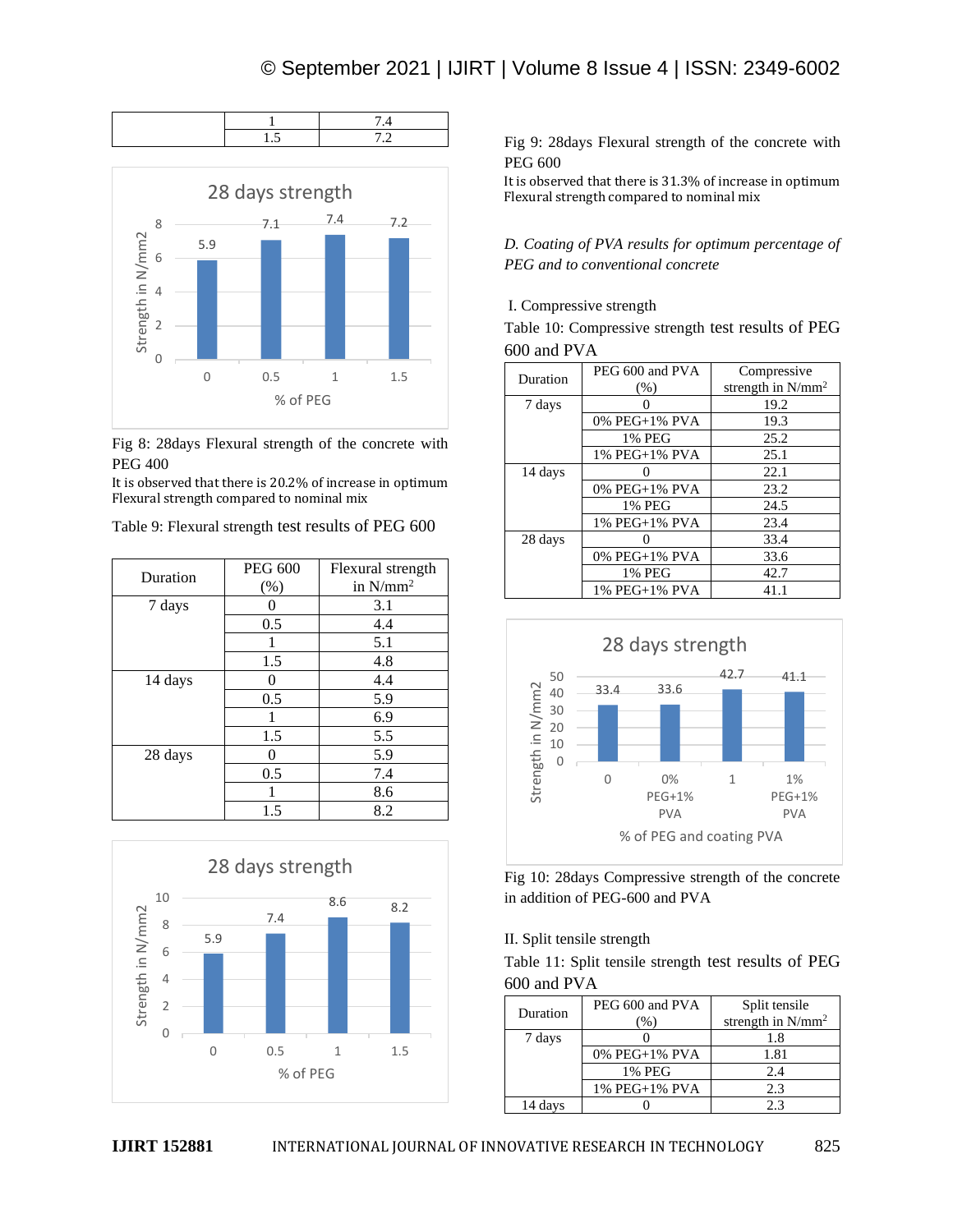# © September 2021 | IJIRT | Volume 8 Issue 4 | ISSN: 2349-6002

|         | 0% PEG+1% PVA | 2.4          |
|---------|---------------|--------------|
|         | 1% PEG        | 3.1          |
|         | 1% PEG+1% PVA | 2.9          |
| 28 days |               | 3.1          |
|         | 0% PEG+1% PVA | 3.2          |
|         | 1% PEG        | 4.5          |
|         | 1% PEG+1% PVA | $\mathbf{1}$ |



Fig 11: 28days Split tensile strength of the concrete in addition of PEG-600 and PVA

## III. Flexural strength

Table 12: Flexural strength test results of PEG 600 and PVA

| Duration | PEG 600 and PVA      | Flexural strength in |
|----------|----------------------|----------------------|
|          | (% )                 | $N/mm^2$             |
| 7 days   | 7 days               | 3.1                  |
|          | $0\%$ PEG+1% PVA     | 3.3                  |
|          | 1% PEG               | 5.1                  |
|          | 1% PEG+1% PVA        | 4.9                  |
| 14 days  | 0                    | 4.4                  |
|          | $0\%$ PEG+1% PVA     | 4.1                  |
|          | 1% PEG               | 5.9                  |
|          | $1\%$ PEG $+1\%$ PVA | 4.3                  |
| 28 days  | 0                    | 5.9                  |
|          | 0% PEG+1% PVA        | 5.7                  |
|          | 1% PEG               | 8.6                  |
|          | 1% PEG+1% PVA        | 8.2                  |



Fig 12: 28days Flexural strength of the concrete in addition of PEG-600 and PVA

*E. Comparison of optimum strength of PEG-200, PEG-400 and PEG-600*



Fig: 13 Comparison of optimum compressive strength of concrete in addition of PEG and PVA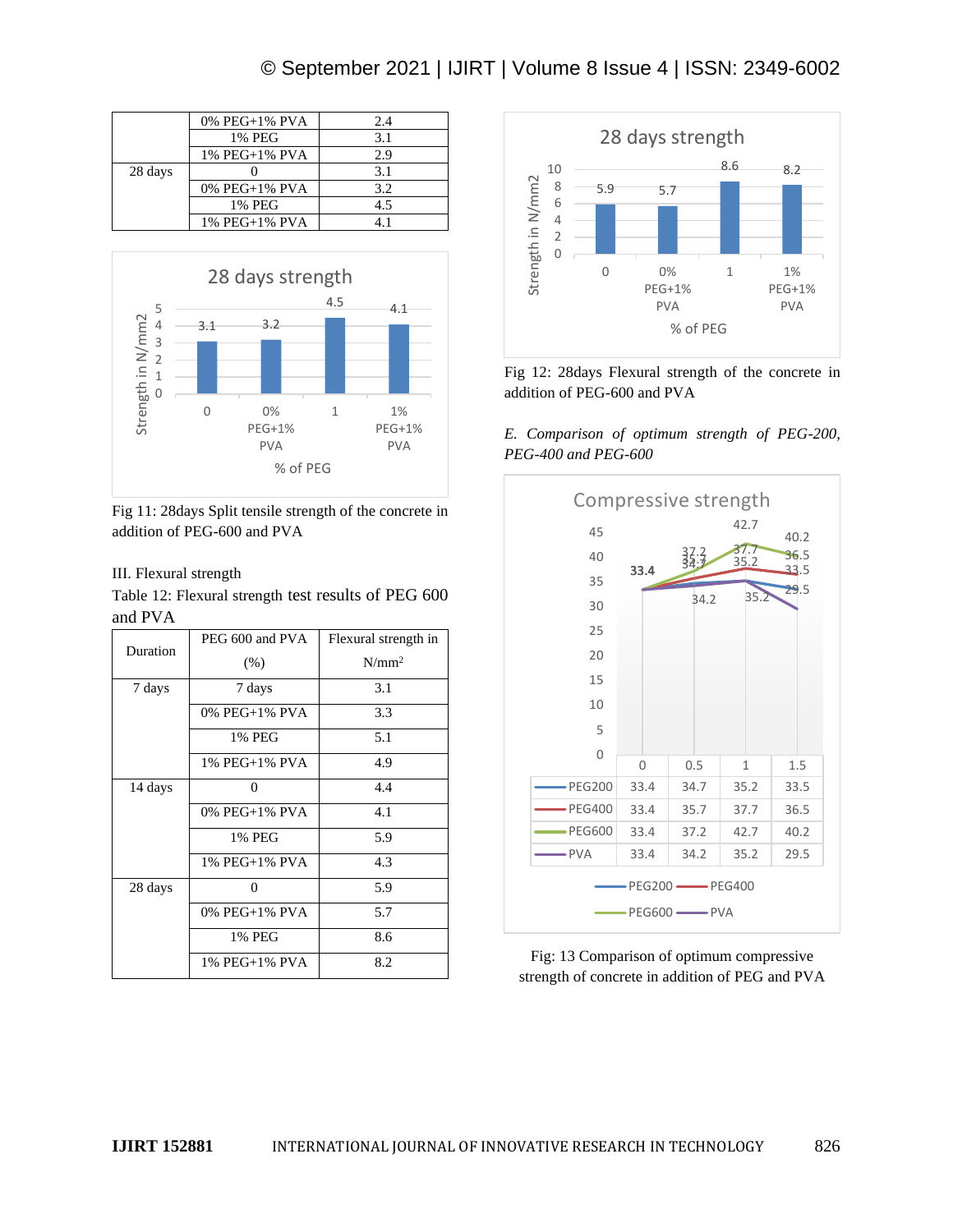

Fig: 14Comparison of optimum split tensile strength of concrete in addition of PEG and PVA



Fig: 15Comparison of optimum split tensile strength of concrete in addition of PEG and PVA

#### VII. CONCLUSION

- 1.It is found that PEG 600 gives the highest compressive strength, split tensile strength, flexural strength compared to PEG200 and PEG 400
- 2. From compressive strength, splitting tensile strength and flexural strength test results, it was found that self curing concrete has more strength results than that was found in water cured concrete.
- 3. Self cured concrete showed better hydration even under drying condition compared to conventional concrete.
- 4.Increase in percentage of self curing agent resulted in decrease in strength properties of concrete.
- 5.Cement content and w/c ratio affects the performance of self curing agent to a large extent.
- 6. 1% by weight of cement was found to be the optimum dosage of self curing agents.
- 7.Coating of PVA to the conventional concrete and optimum percentage of PEG, i.e. PEG600 did not give the high strength.
- 8. PVA coating increase the strength very slightly

#### LIMITATIONS

1. Variation in temperature from 24°C to 41°C during the experimental study resulted in variation of strength results than that was expected.

2. As the percentage of PEG increased, mix showed tendency of bleeding and in case of PVA the increase in percentage resulted in stiff and hard mixture.

## REFERENCES

- [1] Basil M Joseph, "Studies on Properties Of Self-Curing Concrete Using PolyEthylene Glycol" IOSR Journal of Mechanical and Civil Engineering (IOSR-JMCE) e-ISSN: 2278-1684,p-ISSN: 2320-334
- [2] Sumayyath M M1, Jerry Anto2. "Experimental Study on Strength Properties of Self Curing Concrete by Using Polyethylene Glycol as Self Curing Agent", International Research Journal of Engineering and Technology (IRJET) e-ISSN: 2395 -0056 Volume: 03 Issue: 10 | Oct -2016
- [3] Daliya Joseph1, "Effect of Self Curing Agents on Mechanical Properties of Concrete", International Journal of Engineering Research & Technology (IJERT) ISSN: 2278-0181 Vol. 5 Issue 09, September-2016
- [4] Snehal Bhosale1," Experimental Characterization of Strength of Self Curing Concrete", IJARIIE-ISSN(O)-2395-4396 Vol-2 Issue-4 2016
- [5] B. Ajitha (2017,"Selfcuring concrete properties investigation", Volume 29, -ISSN: 2395-0052